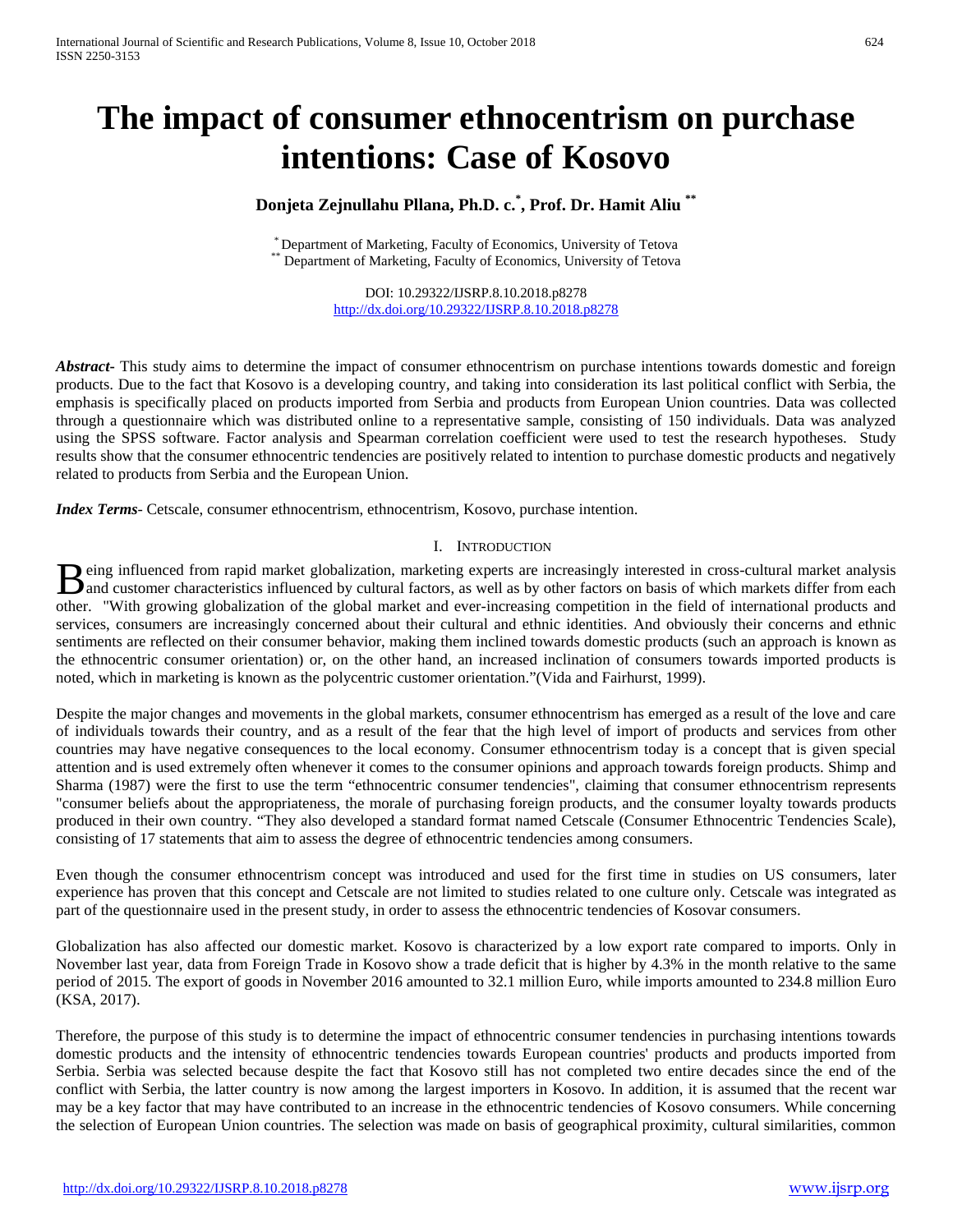The results of this study will provide valuable guidance to local Kosovo companies, enabling them to undertake strategic actions in order to improve their performance in a developing market such as Kosovo.

# II. LITERATURE REVIEW

# *A. Definition of Consumer Ethnocentrism*

The term "consumer ethnocentrism" is a concept adapted from the general concept of "ethnocentrism" first mentioned by Sumner in 1906 (Shimp & Sharma, 1987) and it was defined as a "view of things in which one's own group is the center of everything, and all others are scaled and rated with reference to it." Kwak, Jaju and Larsen, (2006) pointed out that an ethnocentric consumer strongly supports traditions, symbols, icons and products of his culture while at the same time underrating the traditions, symbols, icons and products of other cultures.

Ethnocentrism initially became known as a sociological concept. This is supported by Levine and Campbell, according to whom ethnocentrism was initially simply a sociological concept, which then became a psychosocial construct important to personality systems at an individual level, as well as to the more general cultural and social and analytical frameworks.

Ethnocentric consumers believe that it is wrong to buy foreign products, as this damages the domestic economy, increases unemployment and is an unpatriotic gesture. Without a doubt, the ethnocentric consumer phenomenon has its own consequences, and the following can be mentioned: (1) overestimating the quality and value of local products or underestimating imports, (2) the moral obligation to buy local products, and (3) an intensive preference for local products (Sharma et al., 1995, p. 27). In particular, ethnocentric consumers point out the positive aspects of products coming from their country (Jain & Jain, 2013).

Highly ethnocentric consumers buy local products even when they are aware that a foreign country is known for developing high quality products. In addition, domestic products are seen as superior, while foreign products are negatively rated thus discouraging purchasing them (Auruskeviciene, Vianelli & Reardon, 2012). Non-ethnocentric consumers, however, rate products on basis of their objective attributes, regardless of the country of origin (Shimp & Sharma, 1987).

However, in spite of what was said above, consumers with ethnocentric tendency cannot always be defined in such a "radical" manner. In cases where the product perception is related to the country's image (e.g., level of industrialization or economic development), the ethnocentric consumer will continue to consider certain local products as superior products, but at the same time, foreign products will be positively rated and will not be underestimated. In addition, Sharma et al. (1995) claim that the concept of ethnocentrism cannot be generalized to all brands and product categories equally.

Thus, to conclude with definitions of consumer ethnocentrism, we can say that consumer ethnocentrism can be considered as a "general tendency" to avoid purchasing foreign products as against domestic products (Shankarmahesh, 2006).

# *B. Consumer ethnocentrism tendencies depend on the degree of the development of a country*

In accordance with existing literature, consumers' ethnocentric tendencies depend on the degree of the development of a country. Initially, the original concept of consumer ethnocentrism emerged in developed countries, where consumers generally and usually rated the quality of local products positively (Herche, 1992; Elliot, Cameron, 1994; Ahmed et al., 2004).

Some other research (Suppeyle, Gronhaug, 2003; Reardon et al., 2005; Klein et al., 2006) has shown that the same concept is applicable in the context of developing countries. Recent research in Central and Eastern Europe has confirmed the increase of ethnocentric tendency as a result of limited cosmopolitanism (Vida, Fairhurst, 1999; Vida, Reardon, 2008).

# *C. Measurement of consumer ethnocentrism*

Measurement of customer ethnocentrism was made possible with the development of Consumer Ethnocentrism Tendency Scale (Cetscale). Shimp and Sharma (1987) were the first to develop an effective instrument for measuring ethnocentric tendencies affecting consumer's purchase decisions. They proved that consumer ethnocentrism may explain and provide an answer as to why and to what extent consumers prefer local products as opposed to foreign ones. Therefore today, Cetscale is a successful predictor of consumers' beliefs and attitudes, and is widely used to measure consumer ethnocentrism tendencies in many studies in developed and developing countries (Luque-Martinez, et al., 2000; Chryssochoidis et al., 2007, Teo, et al. Mohamad, Ramayah, 2011). Although many similar instruments were suggested in addition to Cetscale, Cetscale is still considered to be the most commonly used instrument in measuring consumer ethnocentrism (Chryssochoidis et al., 2007).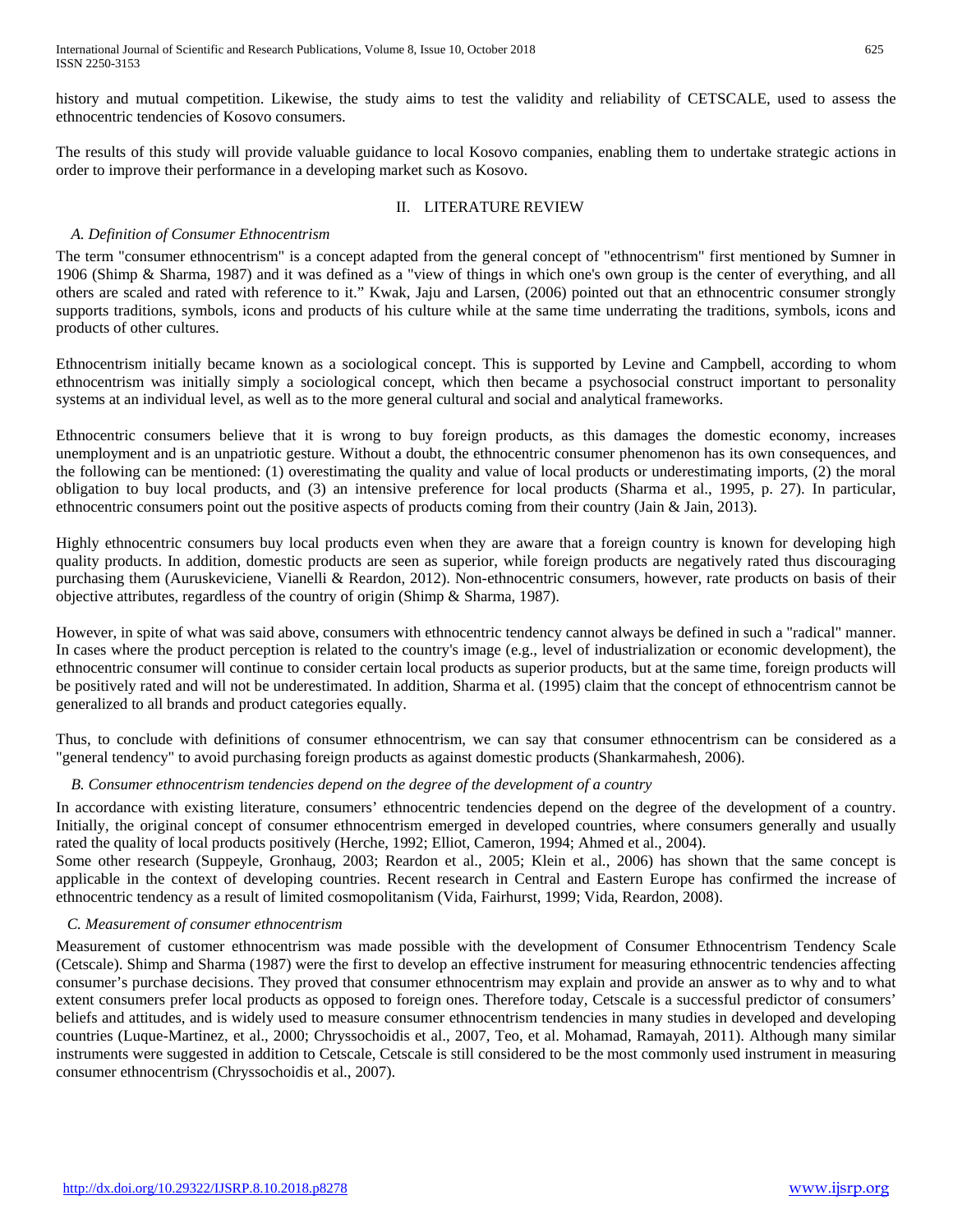# III. RESEARCH METHODOLOGY

Considering the great availability of imported products in the Kosovo market and the limited availability of local products, a review of Kosovo consumer preferences and tendencies was deemed to be very reasonable and necessary in this context. The aim of this research is to determine the level of consumer ethnocentric tendencies in Kosovo and the impact of such tendencies on the process of product rating and their willingness to buy domestic or imported products.

# *A. Research Instrument*

The instrument used in this quantitative study is a structured questionnaire which applies the well-known Likert's scale  $(1 =$ completely disagree, 5 = strongly agree), where respondents expressed their agreement or disagreement related to the statements given in the questionnaire. The questionnaire used in the study is composed of three parts. The first part includes the standard form of the well-known Cetscale questionnaire, consisting of a total of 17 statements in which the respondents expressed their individual attitudes using the Likert's scale. The second part of the questionnaire uses 9 statements, which aim to determine the purchase intentions of Kosovar consumers towards domestic products and products imported from Serbia and from the European Union countries. The last part of the questionnaire, summarizes the demographic characteristics of respondents, including age, gender, education, and monthly family income. Such data were presented in the study as the characteristics of the selected sample.

# *B. Research Hypotheses*

Based on the aims of this study, the research hypotheses were raised. Also we took in considering the findings of some similar studies conducted in other developing countries and related to the impact of consumer ethnocentrism on consumer purchase intention.

**Hypothesis 1**: Consumer ethnocentrism is positively related to consumers' intentions to purchase domestic products. **Hypothesis 2**: Consumer ethnocentrism is negatively related to consumers' intentions to purchase products imported from Serbia and from the European Union countries.

# *C. Sample characteristics*

| <b>Characteristics</b>        | N (out of total of $1000$ Percentage $(\% )$<br>respondents) |      |  |
|-------------------------------|--------------------------------------------------------------|------|--|
|                               |                                                              |      |  |
| Age:                          |                                                              |      |  |
| $15 - 24$                     | 81                                                           | 67.5 |  |
| 25-34                         | 28                                                           | 23.3 |  |
| 35-44                         | 5                                                            | 4.2  |  |
| 45-54                         | 5                                                            | 4.2  |  |
| 55-65                         | 1                                                            | 0.8  |  |
| Sex:                          |                                                              |      |  |
| Female                        | 93                                                           | 77.5 |  |
| Male                          | 27                                                           | 22.5 |  |
| <b>Education:</b>             |                                                              |      |  |
| Elementary school or less     | 8                                                            | 6.7  |  |
| Secondary /qualified workers  | 1                                                            | 0.8  |  |
| <b>Bachelor</b>               | 97                                                           | 80.8 |  |
| Master                        | 12                                                           | 10.0 |  |
| PhD                           | $\overline{2}$                                               | 1.7  |  |
| Household income $(\oplus)$ : |                                                              |      |  |
| Without incomes or to         | 9                                                            | 7.5  |  |
| 150€month                     |                                                              |      |  |
| 151-400€month                 | 30                                                           | 25.0 |  |
| 401-650€month                 | 30                                                           | 25.0 |  |
| 651-900€month                 | 22                                                           | 18.3 |  |
| 901-1150€month                | 12                                                           | 10.0 |  |
| 1151-1400€month               | 3                                                            | 2.5  |  |
| $1401 \in \text{month}$       | 14                                                           | 11.7 |  |

Table I: Sample characteristics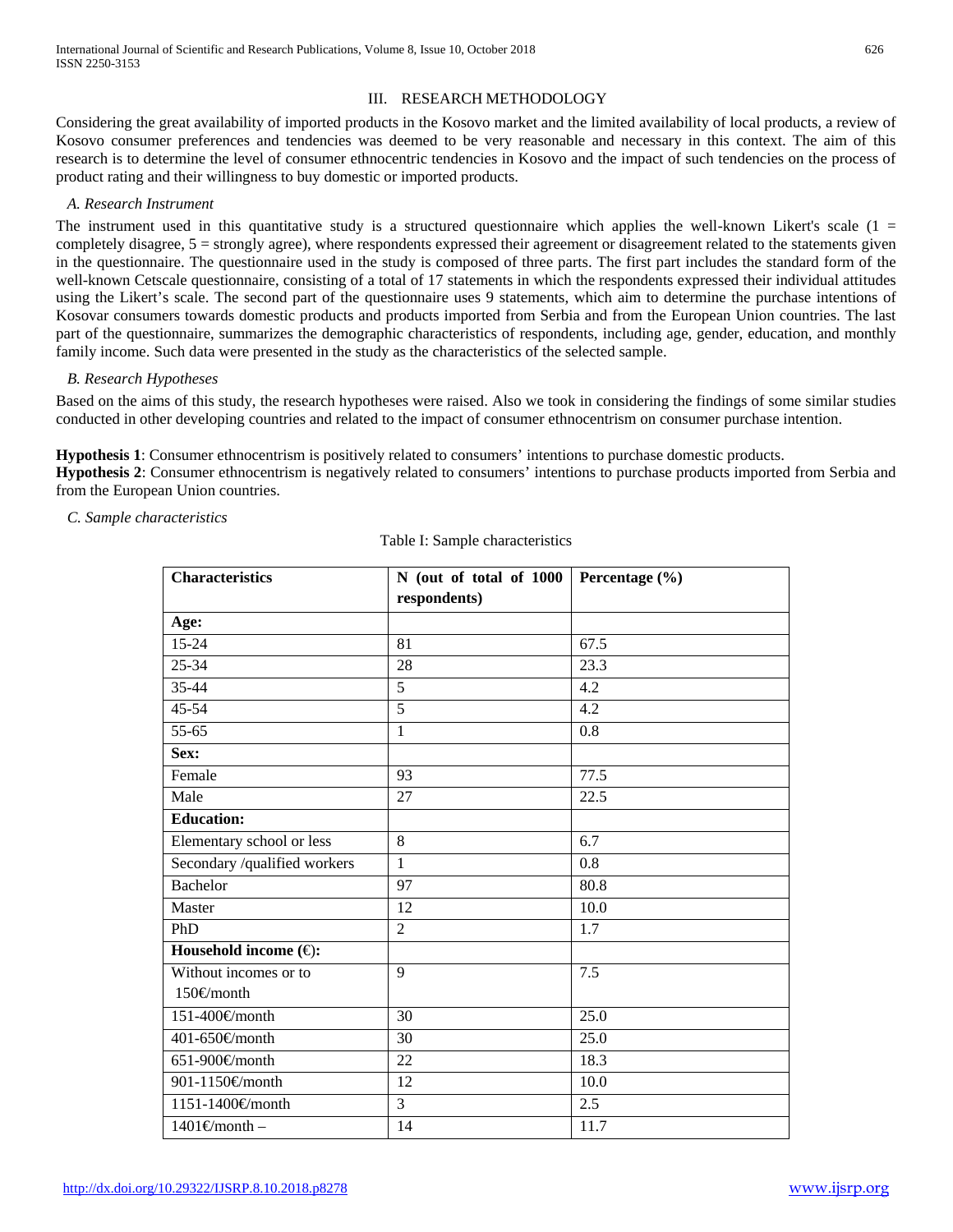# IV. DATA ANALYSIS

This section presents data analysis and aims to test the hypotheses of this paper. Since the number of variables included in the analysis is very high, this section uses factor analysis and principal components to reduce such number. For this reason, some analyzes are initially carried out, using which a reduced number of factors will be derived, and such factors will be included in the next section in a regressive analysis to test the presented hypotheses on how Kosovar consumer behavior is influenced by ethnocentric factors.

Several tests are used to test how relevant the data is for a factorial analysis and how reliable the data/results of such an analysis can be. A measure of the adequacy of data for performing the factor analysis is the Kaiser-Meyer-Olkin (KMO) measurement, which must have a value greater than 0.5 and the Bartlett's Test of Sphericity, which must result as statistically significant. Both tests are based on exploring the correlation matrix. Therefore, there must be a correlation between the variables taken into consideration for the analysis.

KMO may obtain values between 0 and 1, but researchers recommend that its value must be over 0.6. The Bartlett test of sphericity tests the null hypothesis that the correlation matrix is a unit matrix, therefore the elements of the main diagonal are 1 and the elements outside the diagonal are 0. This is an ideal case in which the variables under consideration have no relation to each other. The Bartlett test of sphericity relates to the importance of the study, thus showing the validity and adequacy of the responses collected through questionnaires to address the problem being studied. The analysis is considered appropriate if the test value is less than 0.05, in which case the null hypothesis of lack of correlation between the variables at the 5 percent level is rejected, thus confirming the factor analysis precondition for correlated variables.

# *A. Reliability Analysis*

Before the factor analysis was performed, the Cronbach's Alpha coefficient was calculated for the variables included in the analysis, which resulted in 0.923 for the 17 variables included in the analysis. This number indicates that the data have a relatively high stability, therefore the reliability of the scale is good for performing a factor analysis (Table 2).

| Cronbach's Alpha | Number of variable |
|------------------|--------------------|
|                  |                    |

Table II: Reliability Statistics - Reliability of Cetscale

In addition, two other tests on the data adequacy were carried out at the start of the factor analysis. Specifically Bartlett's Test of Sphericity was performed and the KaiserMeyer-Olkin (KMO) sampling adequacy was calculated. The conclusions of the above tests are presented in Table 3. The Bartlett's Test of Sphericity resulted statistically significant at the level of 1 percent, while the KMO measurement indicates a very good sample for performing a factor analysis. This guarantees reliable results of the analysis.

|  | Table III: Kaiser-Meyer-Olkin Measure, Bartlett's Test of Sphericity of Cetscale |  |
|--|----------------------------------------------------------------------------------|--|
|  |                                                                                  |  |
|  |                                                                                  |  |

| Kaiser-Meyer-Olkin Measure of Sampling Adequacy. | .904               |          |
|--------------------------------------------------|--------------------|----------|
|                                                  | Approx. Chi-Square | 1039.476 |
| <b>Bartlett's Test of Sphericity</b>             |                    | 136      |
|                                                  | Sig.               | (0()     |

# *B. Principal Components Analysis (PCA)*

Principal Components Analysis (PCA) is a technique used to summarize the information collected from several observed variables in a smaller number of factors. The purpose of this analysis is to derive a reduced number of components by not including all initial measurements but taking into consideration the information generated from such measurements. Factors are a linear combination of observed variables. The principal component analysis starts with calculation of the eigen values of the matrix. A positive eigen value determines the number of dimensions needed to present a result without losing information, hence an eigen positive value (eigen> 1) determines the number of factors. Using eigenvectors, a factor matrix is calculated. After construction of the factor matrix, the factor loading is calculated simply by calculating the correlation between the observed variables and the factors. There are two criteria to be taken into consideration when calculating the principal components: first, the new variables (principal components) must be selected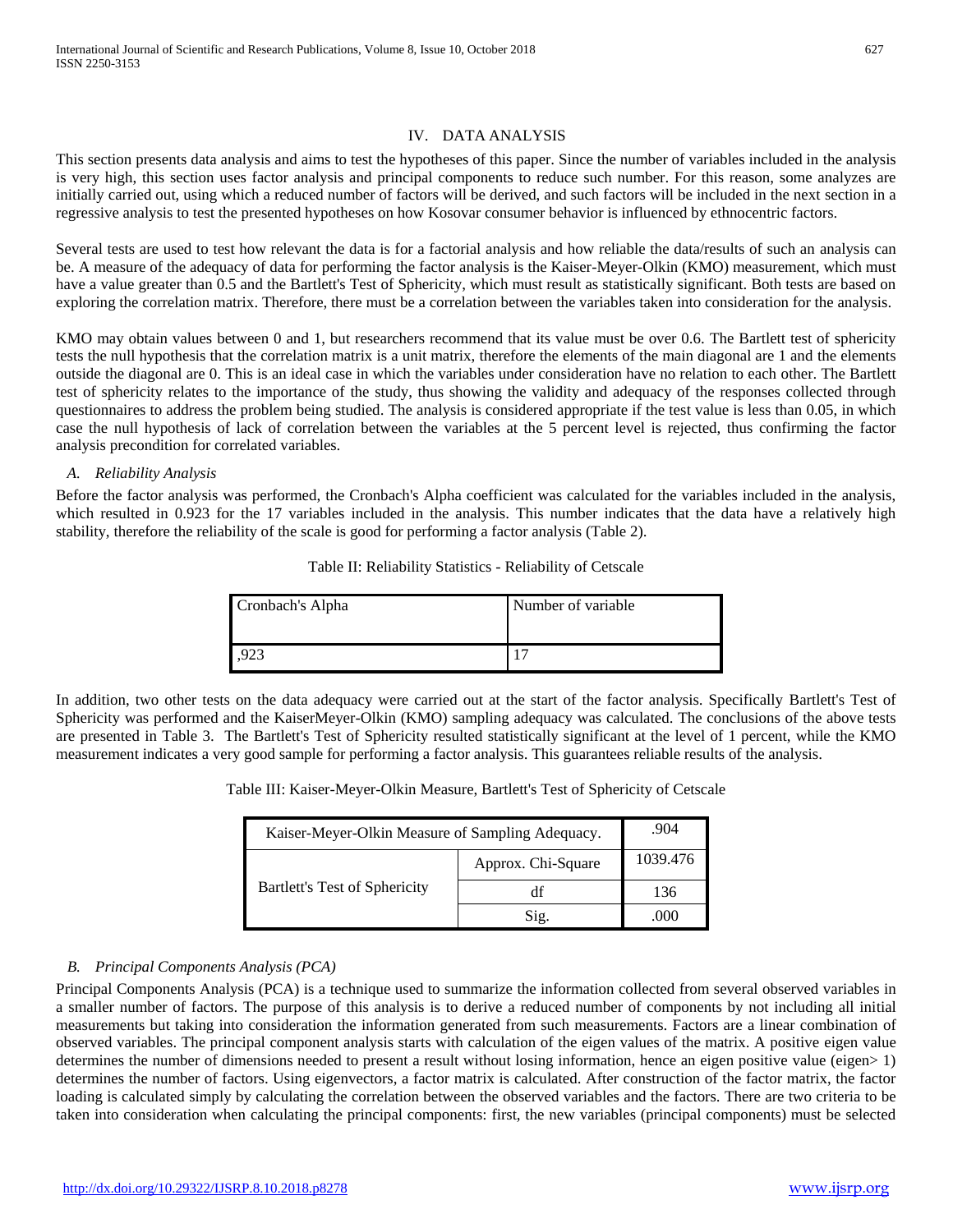such that the first factor describes the vast majority of variance variability, the second component must be responsible for the vast majority of the residual variance and so on, and second, the new variables are not correlated (Field, 2000).

| Component                             | Initial Eigen values |               | <b>Extraction Sums of Squared Loadings</b> |       |               |              |
|---------------------------------------|----------------------|---------------|--------------------------------------------|-------|---------------|--------------|
|                                       | Total                | % of Variance | Cumulative %                               | Total | % of Variance | Cumulative % |
| $\mathbf{1}$                          | 7.874                | 46.319        | 46.319                                     | 7.874 | 46.319        | 46.319       |
| $\begin{array}{c} 2 \\ 3 \end{array}$ | 1.182                | 6.951         | 53.270                                     | 1.182 | 6.951         | 53.270       |
|                                       | 1.014                | 5.964         | 59.233                                     | 1.014 | 5.964         | 59.233       |
| $\overline{4}$                        | .904                 | 5.319         | 64.552                                     |       |               |              |
| 5                                     | .863                 | 5.075         | 69.628                                     |       |               |              |
| 6                                     | .735                 | 4.322         | 73.950                                     |       |               |              |
| $\overline{7}$                        | .647                 | 3.807         | 77.757                                     |       |               |              |
| $8\phantom{1}$                        | .616                 | 3.622         | 81.379                                     |       |               |              |
| 9                                     | .541                 | 3.181         | 84.560                                     |       |               |              |
| 10                                    | .473                 | 2.782         | 87.343                                     |       |               |              |
| 11                                    | .467                 | 2.749         | 90.092                                     |       |               |              |
| 12                                    | .366                 | 2.153         | 92.245                                     |       |               |              |
| 13                                    | .343                 | 2.019         | 94.264                                     |       |               |              |
| 14                                    | .312                 | 1.836         | 96.100                                     |       |               |              |
| 15                                    | .271                 | 1.593         | 97.693                                     |       |               |              |
| 16                                    | .251                 | 1.474         | 99.167                                     |       |               |              |
| 17                                    | .142                 | .833          | 100.000                                    |       |               |              |

Table IV: Total Variance Explained for Cetscale

Extraction Method: Principal Component Analysis.

explain the relationship that exists between all the initial variables.

The principal components analysis is the most commonly used data analysis in order to determine how many factors or components will remain after reducing the variables. How many will be used in the further data analysis.

Based on factorial analysis we know that the rule is that factors or components having an eigenvalue greater than 1 (eigen> 1) must be retained, and all other factors or components having a value less than 1 are not kept for further processing. Based on the above rules, we may observe that in our case the first three factors or components can be used for further data analysis. Therefore, 17 variables were reduced into 3 components. Which means that the first three components are considered adequate to

The best way to determine how well the components or factors retained for further analysis explain the correlation between variables is to stop and analyze the percentage of variance or variability of the retained factors. And in our case the first factor is calculated at 46.319% of variance or variability, the second factor is at 6.951% of variance, and the third factor is 5.964% of the overall variance. In fact, the best choices in practice are considered values ranging between 40% and 60%. Selections under 40% are usually not considered sufficiently strong, thus based on these results, the only factor that will remain for further analysis of data is factor 1, which

will also be called consumer ethnocentrism.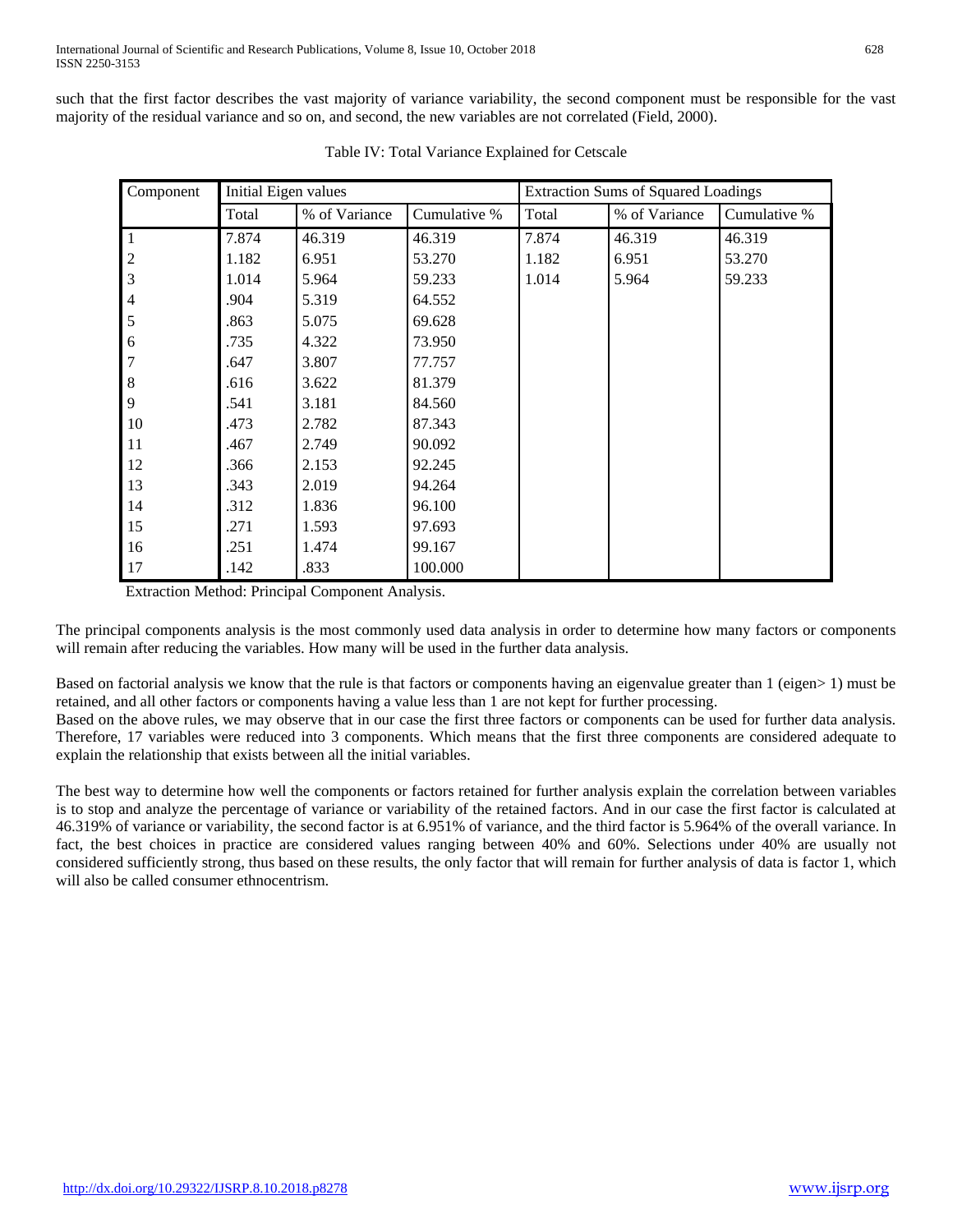

Figure 1: Principal Components Analysis, presented visually

The Figure 1 shows visually that for further data analysis, only the first factor or component will be used. This is because, as can be seen from the graph, the value of factor 1 is the highest value in the graph, and is the only value standing above the line that permeates values that do not differ much from each other.

*C. Analysis of the correlation between consumer's ethnocentrism tendency and customer purchase intentions towards domestic products*

**Hypothesis 1**: Consumer ethnocentrism is positively related to consumers' intentions to purchase domestic products.

In order to determine the internal consistency of the measurement scale of consumer purchasing intentions towards domestic products, the Chronbach's Alpha coefficient was calculated, the results of which are shown in table below. Questions that were used to assess the consumer intention to purchase domestic products have resulted in an acceptable level of reliability ( $\alpha$  = 0,700).

Table V: Reliability of purchase intentions scale towards domestically product

| Cronbach's Alpha | Number of variable |  |
|------------------|--------------------|--|
| .700             |                    |  |

Spearman's correlation coefficient (rho) was used to determine the relationship existing between ethnocentric tendencies and the consumer intention to purchase local products. The table below shows the results of the performed correlation analysis in order to test the H1 hypothesis.

Table VI: Correlation analysis between consumer ethnocentrism and purchase intentions towards domestic products

| Sperman's rho | I would feel guilty if I did   I always buy only |                | Whenever possible, I |
|---------------|--------------------------------------------------|----------------|----------------------|
| (Correlation) | not buy products produced                        | products       | products<br>buy      |
| Coeficient)   | in Kosovo.                                       | produced<br>in | produced in Kosovo.  |
|               |                                                  | Kosovo.        |                      |
|               |                                                  |                |                      |
|               |                                                  |                |                      |
| Consumer      | .598**                                           | .486**         | .299**               |
| ethnocentrism | .000                                             | ,000           | ,000                 |
|               |                                                  |                |                      |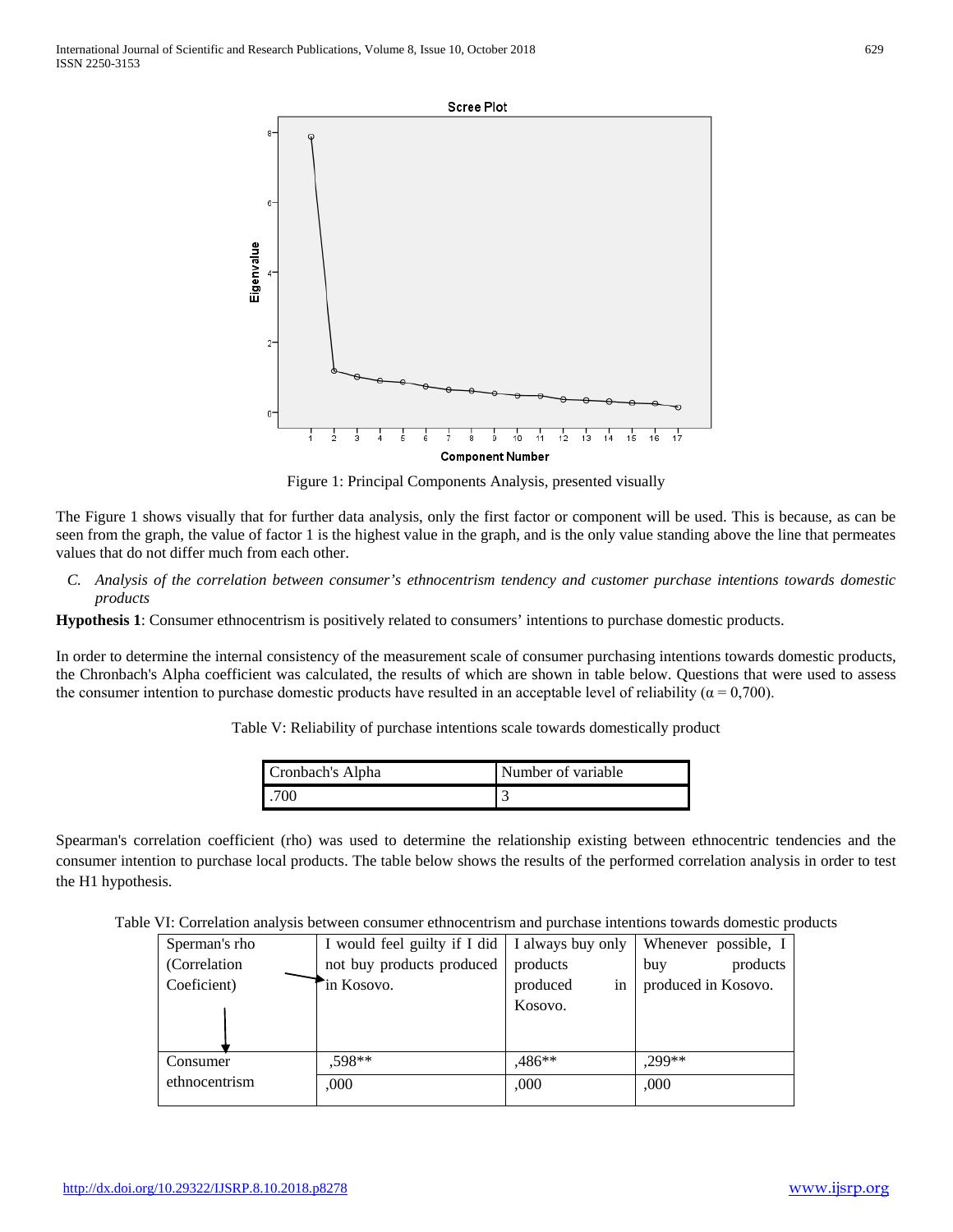Correlation coefficient (Spearman's rho) obtains values from -1 to +1. Values from 0.5 to 1.0 show a strong correlation between the variables. Values from 0.3 to 0.49 show an average correlation. Values from 0.1 to 0.29 indicate a weak correlation and the values from 0 to 0.09 show a very weak correlation or no correlation between variables. The same categorization applies to negative values. Based on such data, the correlation analysis in our case shows a positive, statistically significant relationship between consumer ethnocentrism and consumer purchasing intentions towards domestic products. Although in the three analyzed variables directly related to domestic products, the correlation coefficient is increasingly weaker, we can draw the conclusion that this relationship between such two variables is an average positive correlation.

In terms of the other value shown in the tables above (Sig. = 000), this is a value that indicates whether there is a real correlation between the variables or if the null hypothesis is confirmed. If this value is smaller than .05 this means that there is sufficient evidence to reject the null hypothesis and to automatically accept the hypothesis we have raised which in our case assumes a positive relationship between consumer ethnocentrism and consumer purchasing intentions towards local products.

Based on this analysis, as a conclusion of this section, it may be said that the Kosovar consumers show marked ethnocentric tendencies which urge them to have pronounced preferences towards domestic products.

*D. Analysis of correlation between consumer's ethnocentric tendencies and the purchase intentions towards products imported from Serbia and the European Union countries*

**Hypothesis 2:** Consumer ethnocentrism is negatively related to consumers' intentions to purchase products imported from Serbia and from the European Union countries.

The results from the data analysis show a high Cronbach's alpha coefficient for the scale used to assess consumer purchasing intentions towards products imported from Serbia (0.810), as well as a good Cronbach's alpha coefficient for the scale which is used to assess consumer purchasing intentions towards products imported from European Union countries (0.797). These coefficients indicate a high level of reliability of data collected in the field. The following tables show Chronbach's alpha coefficient.

Table VII: Reliability of purchase intentions scale towards products imported from Serbia

| Cronbach's Alpha | Number of variable |
|------------------|--------------------|
| .810             |                    |

Table VIII: Reliability of purchase intentions scale towards products from countries of the European Union

| Cronbach's Alpha | Number of variable |
|------------------|--------------------|
| 797              |                    |

To test hypothesis 2, the correlation coefficient known as Spearman's rho was used. The table below shows the results of correlation analysis between consumer ethnocentric tendencies and consumer purchasing intentions towards products imported from Serbia.

Table IX. Correlation analysis between consumer ethnocentrism and purchase intentions towards products imported from Serbia

| Sperman's rho            | I would feel guilty if I would   I would never buy   Whenever I can, I avoid |             |                          |
|--------------------------|------------------------------------------------------------------------------|-------------|--------------------------|
| (Correlation Coeficient) | buy products imported from   imported products                               |             | buying imported products |
|                          | Serbia                                                                       | from Serbia | from Serbia.             |
| Consumer ethnocentrism   | $.302**$                                                                     | $.351**$    | $.241**$                 |
|                          | 000                                                                          | .000        | ,000                     |
|                          |                                                                              |             |                          |

The above findings show a positive, statistically significant, moderately weak relationship between ethnocentric tendencies and consumer purchasing intentions towards products imported from Serbia.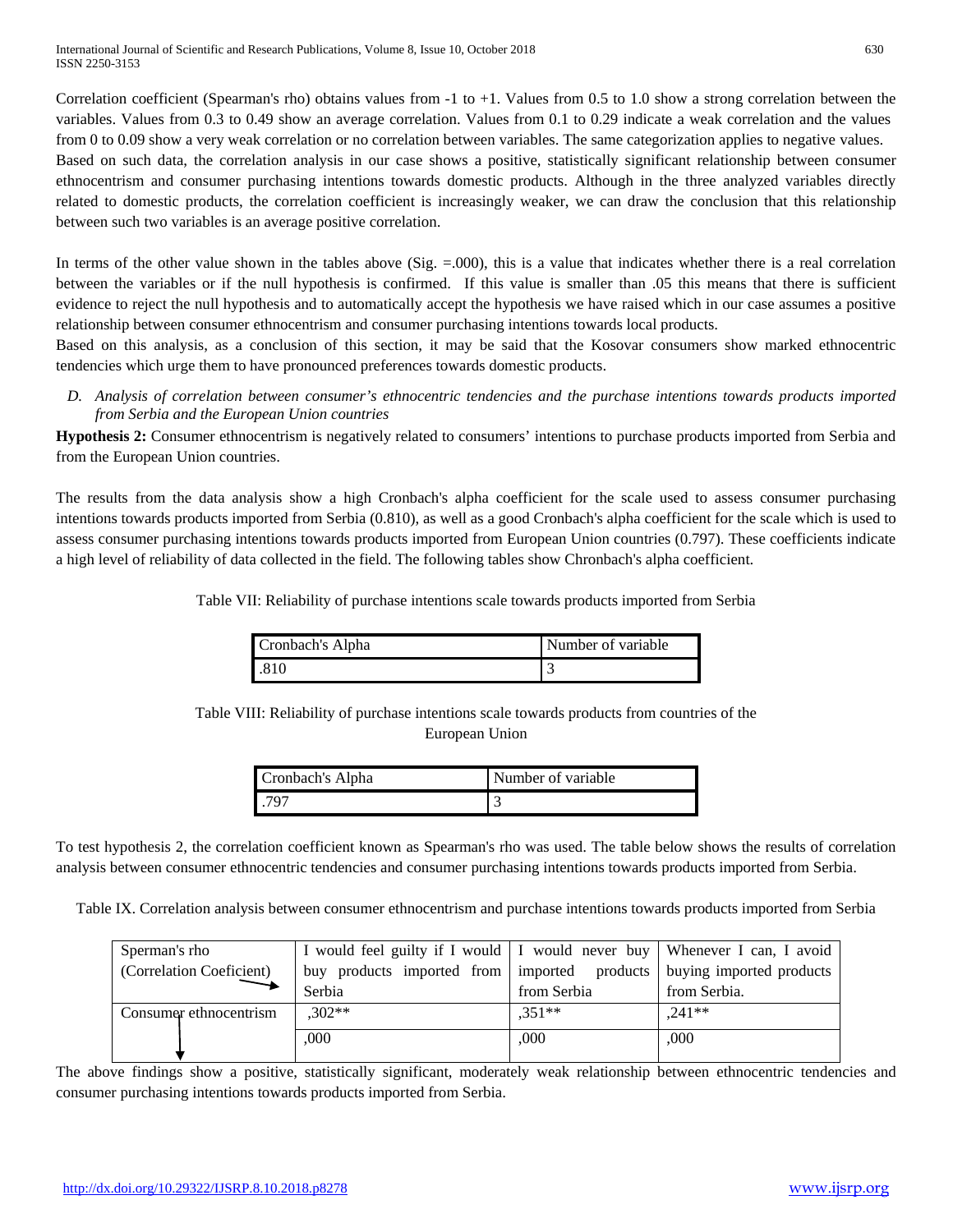The table below shows results of the correlation analysis between the consumer ethnocentric tendencies and consumer purchasing intentions towards products imported from European Union countries.

Table X. Correlation analysis between consumer ethnocentrism and purchase intentions towards products of European Union

| Sperman's rho                                              | I would feel guilty if I would | I would never buy | Whenever I can, I avoid  |
|------------------------------------------------------------|--------------------------------|-------------------|--------------------------|
| buy products imported from the<br>(Correlation Coeficient) |                                | imported products | buying imported products |
|                                                            | EU countries.                  | from any EU       | from any EU country.     |
|                                                            |                                | country.          |                          |
| Consumer ethnocentrism                                     | $.256**$                       | $.187**$          | $.260**$                 |
|                                                            | .002                           | ,000              | ,002                     |
|                                                            |                                |                   |                          |

The results found show that consumer ethnocentrism affects consumer purchasing intentions, because a positive correlation coefficient was achieved which in fact indicates the correlation between these two variables and is statistically shown to be significant. However, it should not be forgotten to mention that this link is weak and it cannot be said that Kosovar consumers do not prefer products from the European Union. Therefore, based on the results from both two tables above it can be deducted that Hypothesis 2 is confirmed.

# V. CONCLUSION

The results show three statistically significant correlations between the consumer ethnocentric tendencies and consumer intentions to purchase domestic products. Although correlation coefficients are generally low, the results imply that consumers are more likely to prefer domestic products over foreign products. Therefore, we conclude that hypothesis H1 has been confirmed.

It is worth noting that a low correlation coefficient indicates that purchasing only domestic products will not be the only consumer choice. This is because this study does not take into consideration other factors that may clarify such an outcome, and this is considered to be the main limitation of this study, in a way.

The research results show that consumer ethnocentric tendencies have a significant impact on customer purchase intentions towards foreign products. According to the results, such tendencies lead the Kosovar consumers towards rejecting products imported by Serbia and the EU countries. On this basis, H2 has been confirmed. However, it must be pointed out that we are dealing with statistically significant correlation coefficients, but which are moderately weak. Without simpler explanation, on basis of these results, we can say that the Kosovar consumers do not strictly reject products imported from Serbia and the EU countries, but they prefer domestic products, and as much as they can, avoid buying foreign products.

As in many of the studies mentioned above in this paper, this study confirms that consumer ethnocentrism affects its purchasing behavior. Precisely the consumer ethnocentric tendencies and their measurement are factors that may assist managers and executives of companies to develop successful marketing strategies.

Overall, it can be concluded that Kosovar consumers show weak but significant preference towards domestic products, and on the other hand there are more pronounced ethnocentric tendencies especially towards products imported from Serbia.

Future studies on this matter are recommended to include a certain number of additional factors, which also presents the main limitation of this study. It is also recommended a comparison of the results of the present development period of Kosovo, with potential results of a future period in which a similar study would be conducted.

# **REFERENCES**

- [1] Ahmed Z.U., Johnson J.P., Yang X., Fatt C.F., Teng S. H., Boon L.C. (2004). "Does country of origin matter for loë-involment products?", Intenational Marketing Revieë, 21 (1): 102-120.
- [2] Auruskeviciene, V., Vianelli, D., & Reardon, J. (2012). Comparison of consumer ethnocentrism behavioural patterns in transitional economies. Transformation in Business and Economics, 11(26), 20–35.
- [3] Chryssochoidis G., Krystallis A., Perreas P.(2007). "Ethnocentric beliefs and country of origin (COO) effect", European Journal of Marketing, 41 (11/12): 1518-1544.
- [4] Chryssochoidis G., Krystallis A., Perreas P.(2007). "Ethnocentric beliefs and country of origin (COO) effect", European Journal of Marketing, 41 (11/12): 1518-1544.
- [5] Elliot G., Cameron R. (1994). "Consumer perception of product quality and the country of origin effect", Journal of International Marketing, 2 (2): 49-62.
- [6] Herche J. (1992) "A note on the predictive validity of the CETSCALE", Journal of the Academy of Marketing Science, 20 (3): 261-264.